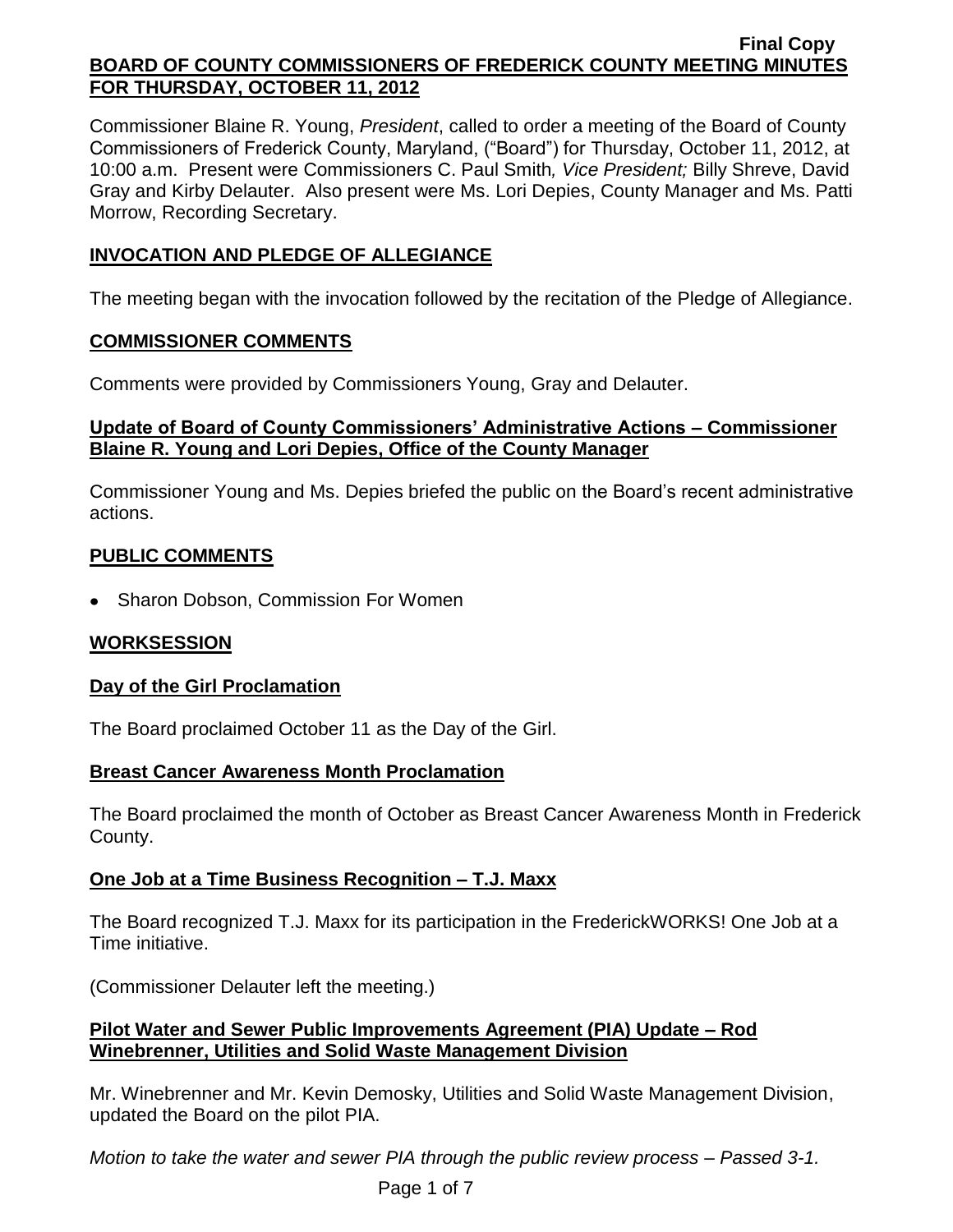| <b>COMMISSIONERS</b> | <b>MOTION</b> | <b>SECOND</b> | <b>YES</b> | NΟ | <b>ABSTAIN</b> | <b>NOT PRESENT</b> |
|----------------------|---------------|---------------|------------|----|----------------|--------------------|
| Young                |               |               |            |    |                |                    |
| <b>Smith</b>         |               |               |            |    |                |                    |
| <b>Shreve</b>        |               | ↗             |            |    |                |                    |
| Gray                 |               |               |            |    |                |                    |
| <b>Delauter</b>      |               |               |            |    |                |                    |

(Commissioner Delauter returned to the meeting.)

### **CONSENT AGENDA**

- Purchasing Memo #13-047 Purchase of Computers, Ancillary Equipment and Services on an as needed basis Award to: Dell Estimated award amount: \$395,000.00
- Bowers Road Waterline Easement to The City of Frederick
- FY 2013 Veterans Directed Home and Community Based Services Program Grant **Application**

*Motion to approve the consent agenda as presented – Passed 5-0.*

| <b>COMMISSIONERS</b> | <b>MOTION</b> | <b>SECOND</b> | <b>YES</b> | <b>NO</b> | <b>ABSTAIN</b> | <b>NOT PRESENT</b> |
|----------------------|---------------|---------------|------------|-----------|----------------|--------------------|
| Young                |               |               |            |           |                |                    |
| <b>Smith</b>         |               |               |            |           |                |                    |
| <b>Shreve</b>        |               |               |            |           |                |                    |
| Grav                 |               |               |            |           |                |                    |
| <b>Delauter</b>      |               |               | ~          |           |                |                    |

### **AGENDA BRIEFING**

Commissioner Young noted the Board would hold a public hearing on Tuesday, October 16 at 7:00 p.m. regarding the proposed 2013 Legislative Package.

### **ADMINISTRATIVE BUSINESS**

### **FY 2013 Review of First Quarter Library Material Purchases – Darrell Batson, Frederick County Public Libraries**

Mr. Batson reviewed the first quarter library material purchases and presented the request for funding the second quarter purchases. He also briefed the Board on the how the library purchases and disposes of books.

*Motion to release the FY 2013 second quarter funds for library material purchases – Passed 5-0.*

| <b>COMMISSIONERS</b> | <b>MOTION</b> | <b>SECOND</b> | <b>YES</b> | <b>NO</b> | <b>ABSTAIN</b> | <b>NOT PRESENT</b> |
|----------------------|---------------|---------------|------------|-----------|----------------|--------------------|
| Young                |               |               |            |           |                |                    |
| <b>Smith</b>         |               |               |            |           |                |                    |
| <b>Shreve</b>        |               |               |            |           |                |                    |
| Gray                 |               |               | ~          |           |                |                    |
| <b>Delauter</b>      |               |               | ↗          |           |                |                    |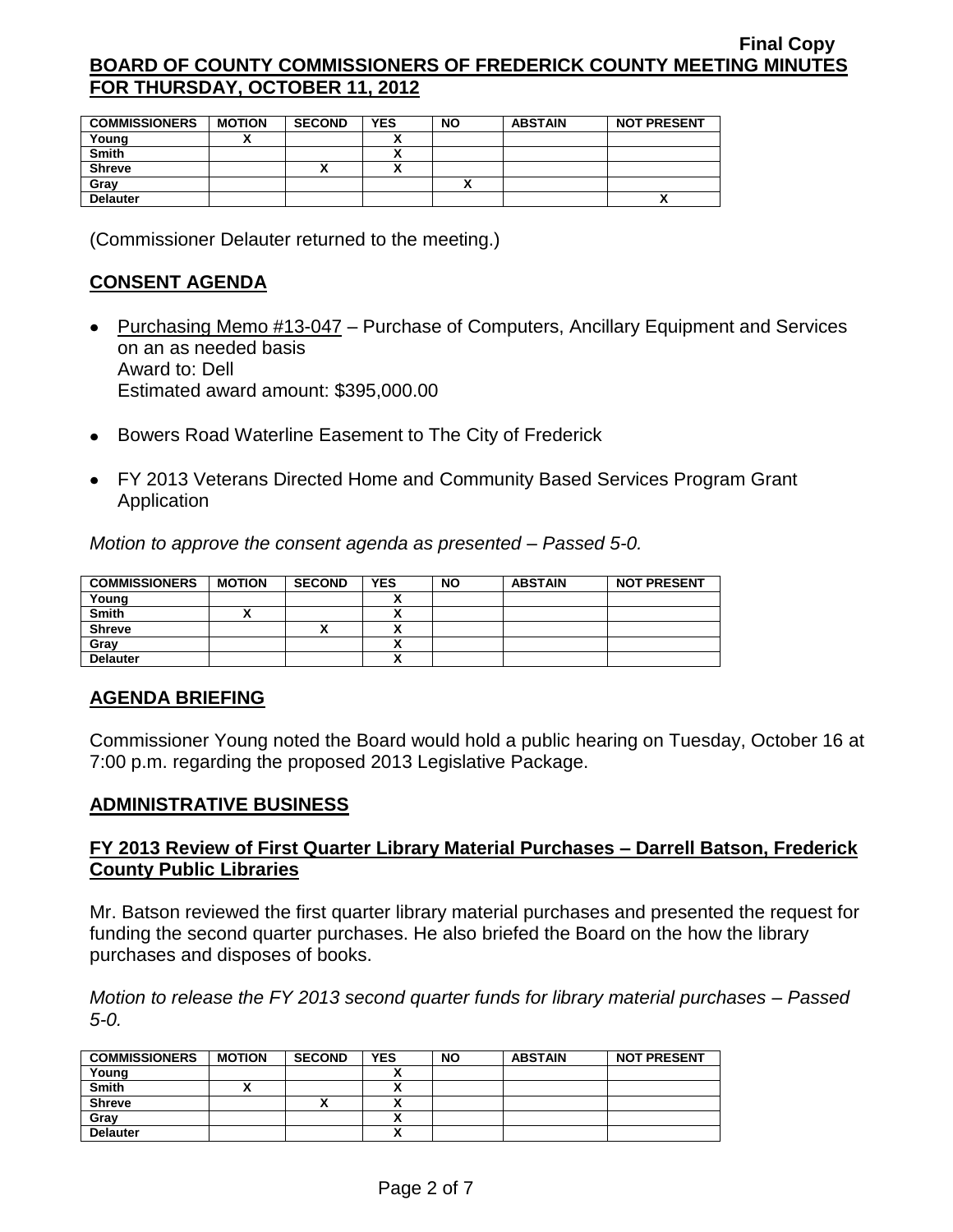### **Covered Bridge Preservation Project – Budget Transfer to Create Project in Current Capital Improvements Program – Tracy Diggs, Public Works Division**

Mr. Diggs and Mr. Jason Stitt, Public Works Division, presented the request.

*Motion to approve a budget transfer of \$220,500 to set up a new grant funded CIP project for the preservation of the county's three (3) historic covered bridges – Passed 5-0.*

| <b>COMMISSIONERS</b> | <b>MOTION</b> | <b>SECOND</b> | <b>YES</b> | <b>NO</b> | <b>ABSTAIN</b> | <b>NOT PRESENT</b> |
|----------------------|---------------|---------------|------------|-----------|----------------|--------------------|
| Young                |               |               |            |           |                |                    |
| <b>Smith</b>         |               |               |            |           |                |                    |
| <b>Shreve</b>        |               |               |            |           |                |                    |
| Gray                 |               |               |            |           |                |                    |
| <b>Delauter</b>      |               | ́             |            |           |                |                    |

#### **State Highway Administration Encroachment of Park and Ride Facility at Lander Road Sewage Pumping Station Site – Beth Ramacciotti, Utilities and Solid Waste Management Division**

Ms. Ramacciotti presented the encroachment agreement.

*Motion to approve an agreement with the Jefferson Ruritan Club and SHA to address an encroachment issue at the Lander Road sewage pumping station site – Passed 5-0.*

| <b>COMMISSIONERS</b> | <b>MOTION</b> | <b>SECOND</b> | <b>YES</b>           | <b>NO</b> | <b>ABSTAIN</b> | <b>NOT PRESENT</b> |
|----------------------|---------------|---------------|----------------------|-----------|----------------|--------------------|
| Young                |               |               | `                    |           |                |                    |
| <b>Smith</b>         |               |               | $\ddot{\phantom{0}}$ |           |                |                    |
| <b>Shreve</b>        |               |               |                      |           |                |                    |
| Gray                 |               |               | v                    |           |                |                    |
| <b>Delauter</b>      |               |               | ^                    |           |                |                    |

### **Letter of Agreement with State Highway Administration (SHA) for Wynn Hill Court Waterline Extension - Beth Ramacciotti, Utilities and Solid Waste Management Division**

Ms. Ramacciotti presented the letter of agreement. She indicated the pavement overlay would be completed at a lower cost by SHA.

*Motion to approve the letter of agreement with SHA to obtain cost savings for the project – Passed 5-0.*

| <b>COMMISSIONERS</b> | <b>MOTION</b> | <b>SECOND</b> | <b>YES</b> | <b>NO</b> | <b>ABSTAIN</b> | <b>NOT PRESENT</b> |
|----------------------|---------------|---------------|------------|-----------|----------------|--------------------|
| Young                |               |               |            |           |                |                    |
| <b>Smith</b>         |               |               |            |           |                |                    |
| <b>Shreve</b>        |               |               |            |           |                |                    |
| Gray                 |               |               |            |           |                |                    |
| <b>Delauter</b>      |               | ٠.<br>Δ       |            |           |                |                    |

## **Legislative Issues – John Mathias, Office of the County Attorney and Ragen Cherney, Office of the County Manager**

*Motion to add to the 2013 Legislative Package: Amending State Law to Provide Public Safety Agencies in Frederick County Authorization to Operate All Terrain Vehicles (ATV) and Utility Terrain Vehicles (UTV) Under Certain Circumstances – Passed 5-0.*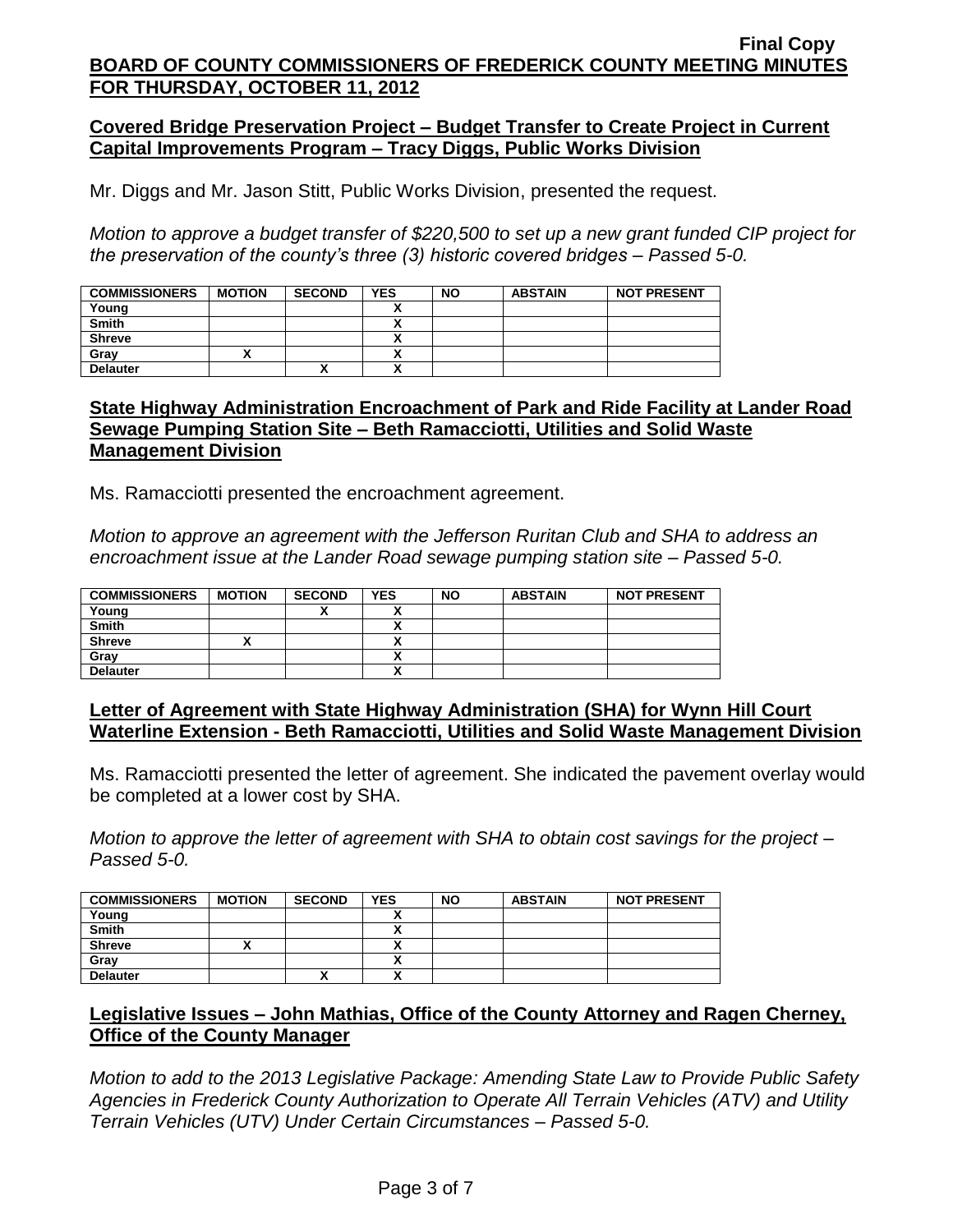| <b>COMMISSIONERS</b> | <b>MOTION</b> | <b>SECOND</b> | YES                      | <b>NO</b> | <b>ABSTAIN</b> | <b>NOT PRESENT</b> |
|----------------------|---------------|---------------|--------------------------|-----------|----------------|--------------------|
| Young                |               |               |                          |           |                |                    |
| <b>Smith</b>         |               |               | ^                        |           |                |                    |
| <b>Shreve</b>        |               |               |                          |           |                |                    |
| Gray                 |               |               |                          |           |                |                    |
| <b>Delauter</b>      |               | $\cdot$       | $\overline{\phantom{a}}$ |           |                |                    |

*Motion to add to the 2013 Legislative Package: Requiring a Frederick County Voter to Show Proof of Identity in Order to Vote in the 2014 Elections – Passed 4-1.*

| <b>COMMISSIONERS</b> | <b>MOTION</b> | <b>SECOND</b> | <b>YES</b> | <b>NO</b> | <b>ABSTAIN</b> | <b>NOT PRESENT</b> |
|----------------------|---------------|---------------|------------|-----------|----------------|--------------------|
| Young                |               |               |            |           |                |                    |
| <b>Smith</b>         |               |               |            |           |                |                    |
| <b>Shreve</b>        |               |               |            |           |                |                    |
| Gray                 |               |               |            |           |                |                    |
| <b>Delauter</b>      |               |               |            |           |                |                    |

*Motion to add to the 2013 Legislative Package: Exempting Frederick County Public Schools from the State Forest Resource Ordinance Requirement – Passed 4-1.*

| <b>COMMISSIONERS</b> | <b>MOTION</b> | <b>SECOND</b> | <b>YES</b> | <b>NO</b> | <b>ABSTAIN</b> | <b>NOT PRESENT</b> |
|----------------------|---------------|---------------|------------|-----------|----------------|--------------------|
| Young                |               |               |            |           |                |                    |
| <b>Smith</b>         |               |               |            |           |                |                    |
| <b>Shreve</b>        |               | ↗             |            |           |                |                    |
| Grav                 |               |               |            |           |                |                    |
| <b>Delauter</b>      |               |               |            |           |                |                    |

# **COMMISSIONER COMMENTS**

None.

# **PUBLIC COMMENTS**

Maryanne Crosthwaithe

### **QUESTIONS – PRESS**

None.

### **CLOSED SESSION**

Maryland Annotated Code State Government Article § 10-508(a) (7) To consult with counsel to obtain legal advice on a legal matter; and (8) To consult with staff, consultants, or other individuals about pending or potential litigation.

**Topic** – To consider potential legal action and alternatives regarding recent legislation and regulatory issues.

*Motion to go into closed session – Passed 5-0.*

| <b>COMMISSIONERS</b> | <b>MOTION</b> | <b>SECOND</b> | <b>YES</b> | <b>NO</b> | <b>ABSTAIN</b> | <b>NOT PRESENT</b> |
|----------------------|---------------|---------------|------------|-----------|----------------|--------------------|
| Young                |               |               |            |           |                |                    |
| <b>Smith</b>         |               |               |            |           |                |                    |
| <b>Shreve</b>        |               |               |            |           |                |                    |
| Grav                 |               |               |            |           |                |                    |
| <b>Delauter</b>      |               |               | ,,         |           |                |                    |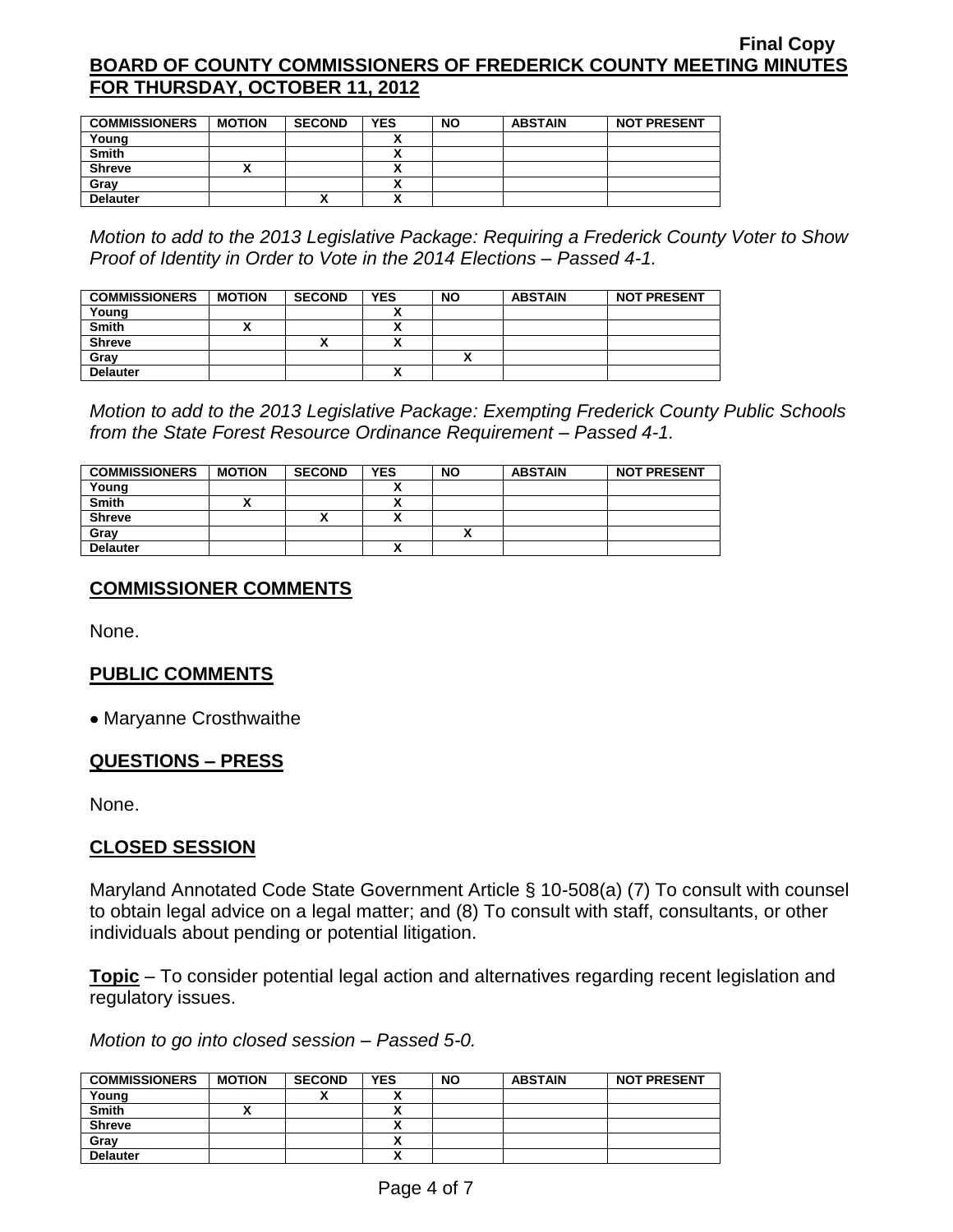# **ADJOURN**

The meeting adjourned at 1:50 p.m.

Patricia A. Morrow Recording Secretary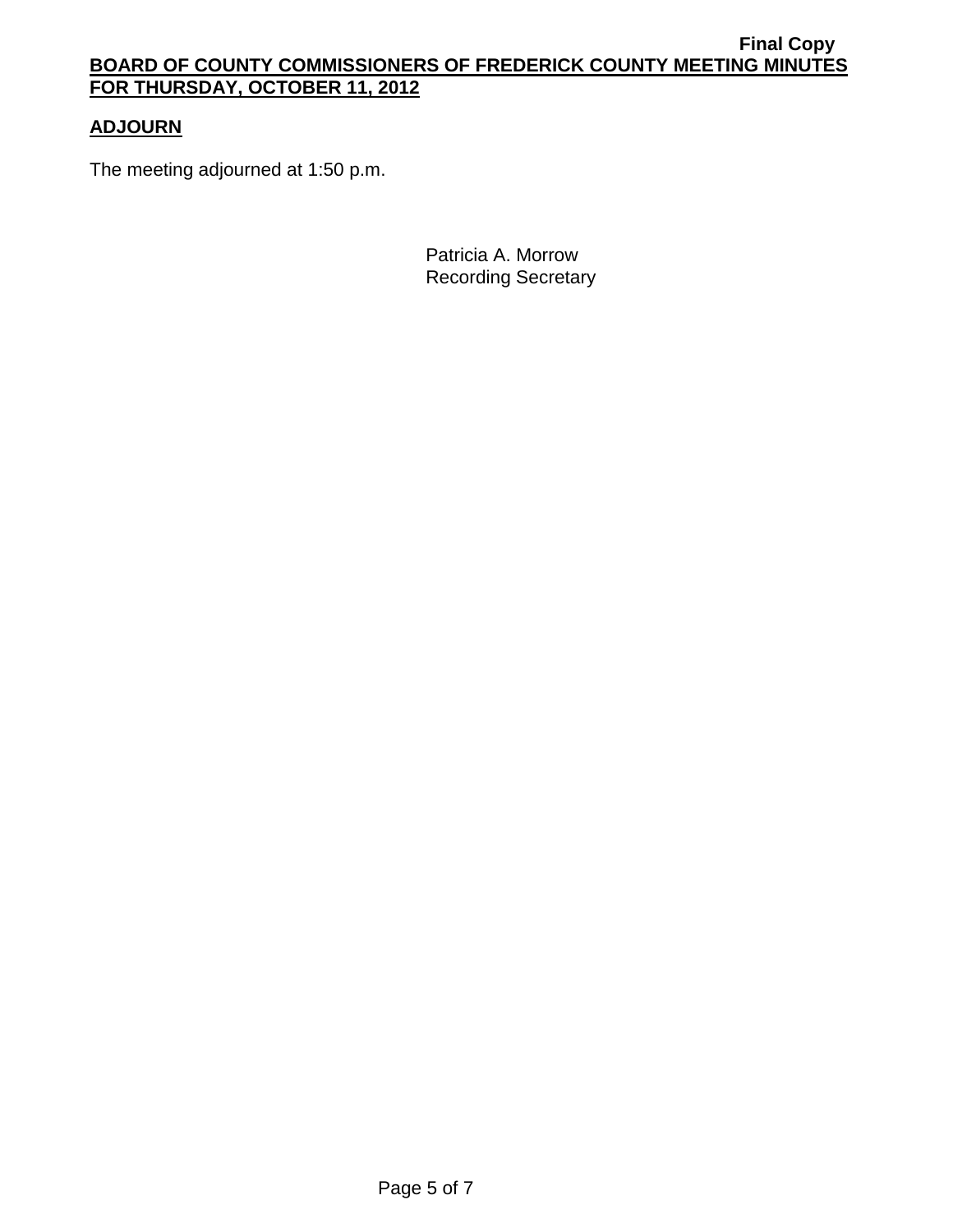## **FORM OF STATEMENT FOR CLOSING THE MEETING OF THURSDAY, OCTOBER 11, 2012**

# **STATUTORY AUTHORITY TO CLOSE SESSION**

## **State Government Article §10-508(a):**

(7) To consult with counsel to obtain legal advice on a legal matter; and (8) To consult with staff, consultants, or other individuals about pending or potential litigation.

## **Motion:**

Commissioner Smith moved to go into closed session under Maryland Annotated Code State Government Article § 10-508(a) (7) To consult with counsel to obtain legal advice on a legal matter; and (8) To consult with staff, consultants, or other individuals about pending or potential litigation. Commissioner Young seconded the motion that passed 5-0.

### **Time and Location:**

11:50 a.m. – Third Floor Meeting Room, Winchester Hall

### **Topic to be Discussed:**

To consider potential legal action and alternatives regarding recent legislation and regulatory issues.

Patti Morrow, Recording Secretary